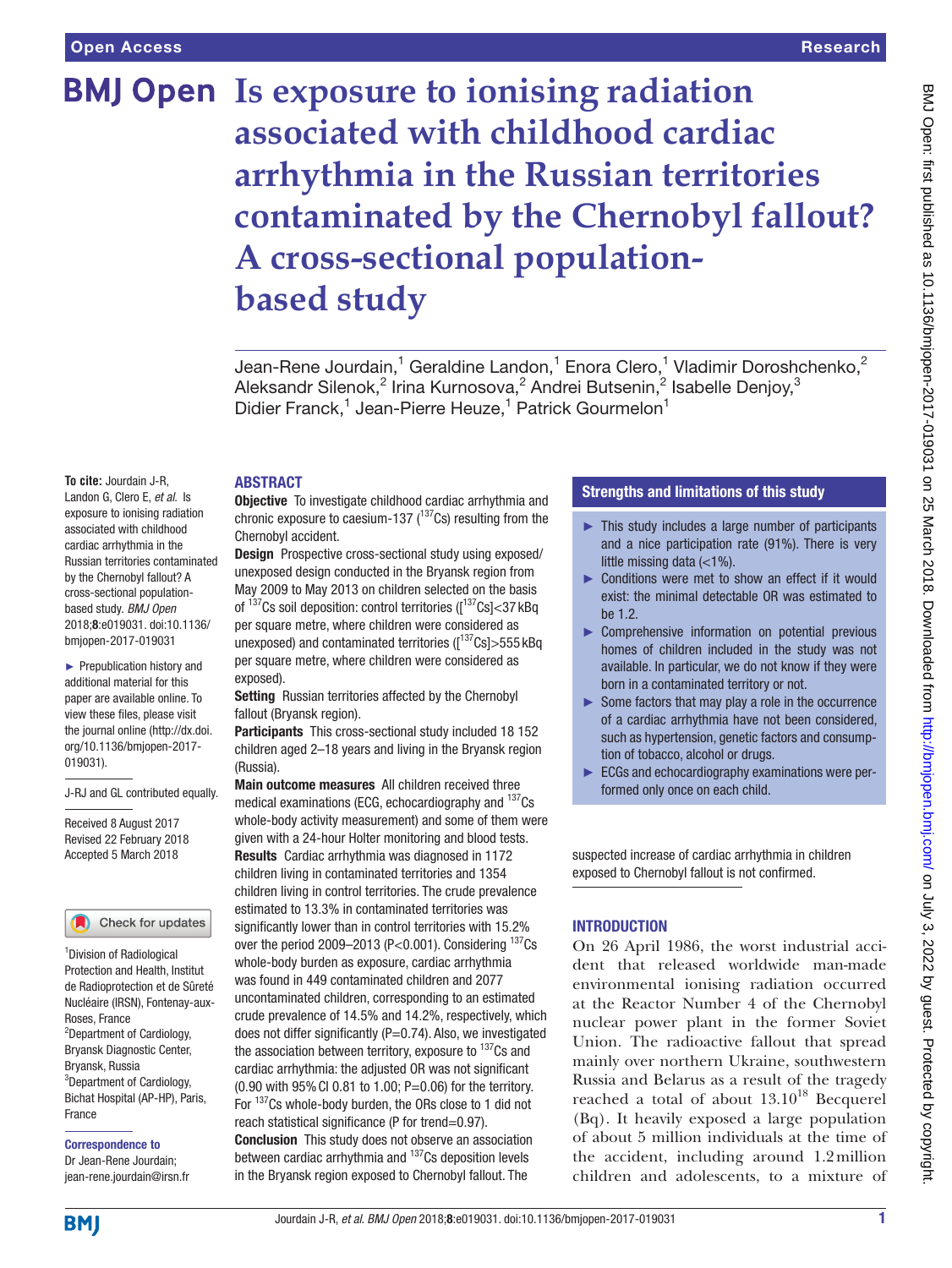radionuclides among which iodine-131 and caesium-137 ( 137Cs) are the most significant for the dose received by the affected people. $1^2$  Apart from Chernobyl cohorts, the health effects of acute and protracted exposures to environmental radiation as a result of a nuclear event have been and are being widely studied, mainly in the Japanese survivors of the Hiroshima and Nagasaki bombings, and since March 2011 in the population exposed to the releases from the Fukushima Dai-chi nuclear power plant. Depending on the type of radiation exposure, dose rate and study population, short-term and long-term health risks of nuclear power plant accidents may include acute radiation syndrome, elevated rate of leukaemia and solid cancers, cataracts, circulatory diseases and increase in childhood thyroid cancers.<sup>1-10</sup> Besides these widely recognised radiation-induced pathologies, some authors claimed that exposed children may also exhibit various symptoms including chronic gastrointestinal pathology, gallbladder inflammation, chronic periodontitis, asthenia, apathy, tonsil hypertrophy, recurrent respiratory infections, endocrine disorders and cardiovascular symptoms, such as unstable blood pressure, sinus arrhythmia, repolarisation and conduction abnormalities. $\frac{11-14}{1}$  However, these observations are still questionable as they are not based on significant statistical evidence and the causal link with an exposure to ionising radiation has not been demonstrated so far. Because the related publications have led to a recurrent debate and in the absence of well-designed studies, the Institut de Radioprotection et de Sûreté Nucléaire decided in 2005, together with the Russian Bryansk Diagnostic Center, to launch a research programme named 'EPICE' (acronym for 'Evaluation of Pathologies potentially Induced by CaEsium') aiming to explore the non-cancer effects exhibited in children living in Russian territories contaminated by the Chernobyl fallout versus control territories. This article presents the design and results of the first study that has been carried out in a group of about 18 000 Russian children to determine whether they suffer from cardiac arrhythmia and, if so, to confirm or refute the possible association with a chronic exposure to  $137Cs$ , the major radionuclide to which the local population is still being exposed significantly more than 30 years after the Chernobyl catastrophe.

# **METHODS**

#### Study design

This cross-sectional study using exposed/unexposed design was approved and validated by the Ethics Committee of the Russia's National Hematology Center in Moscow. It was conducted in the region of Bryansk from May 2009 to May 2013 on children aged 2–18 years. This study primarily intended to compare populations living in the least contaminated territories with those living in the most heavily contaminated territories. Children were selected on the basis of  $137$ Cs soil deposition: according to two international entities, contaminated

areas are defined *as those with 137Cs deposition levels >37 kBq per square metre*. [15 16](#page-8-2) Therefore, we have considered in our study control territories as territories with  $\lceil \frac{137}{s}Cs \rceil < 1$  Ci (Curie) per square kilometre or 37 kBq per square metre (where children were considered as unexposed) and, contaminated territories as territories with  $\int_0^{137} Cs$ ]>15Ci per square kilometre or 555 kBq per square metre (where children were considered as exposed). The flow chart presented in [figure](#page-2-0) 1 illustrates the inclusion of the subjects.

With regards to the control territories, the nine *raions* (a *raion* is a type of administrative unit of several post-Soviet states; the Bryansk region named 'Bryansk *oblast'* is divided into 27 *raions*) totally unpolluted with  $137$ Cs were selected. Four were excluded due to the presence of polluting chemical plants and substantial differences especially related to diet. To reach the targeted number of participants, a sixth *raion* was selected randomly among 14 *raions* comprising control territories and territories with 137Cs soil deposition between 37 and 75 kBq per square metre. Children of this sixth *raion* came from unpolluted areas. Therefore, six *raions* (Zhukovsky, Kletnjansky, Dubrovsky, Rognedinsky, Zhiryatinsky and Bryansky) were found to be eligible for inclusion in the study. As of contaminated territories, the five *raions* were selected except one because of substantial population relocations (Novozybkovsky, Gordeevsky, Zlynkovsky and Krasnogorsky). Among eligible children 1794 did not accept to be surveyed because of various specific reasons (religious grounds, sport competition, fear of not being accepted in sport clubs or military institutions, refusal to undress, recent similar medical examination and ongoing medical care). Finally, out of 18 152 children examined, 455 children were excluded from the analysis because either they were suffering from a disease other than cardiac arrhythmia or from another disease leading to cardiac arrhythmia. Thus, the study included a total of 17 697 children.

#### Procedures

Data were collected by a Russian health professional team (interviewers, ultrasound practitioners, nurses, cardiologists and dosimetrists) who were on the field to meet children at schools where medical examinations were conducted. An informed consent was obtained from children or their parents. The participation in this study consisted first in completing a questionnaire and then undergoing several medical explorations.

# **Questionnaire**

Each study participant was assigned with a personal number notified in an administrative and medical questionnaire bringing together all necessary information (administrative, demographic and anthropometric data; anamnesis targeted on cardiovascular area; results of whole-body <sup>137</sup>Cs activity, ECG, echocardiography and, when performed, a 24-hour Holter monitoring and blood tests; and conclusions of the cardiologist).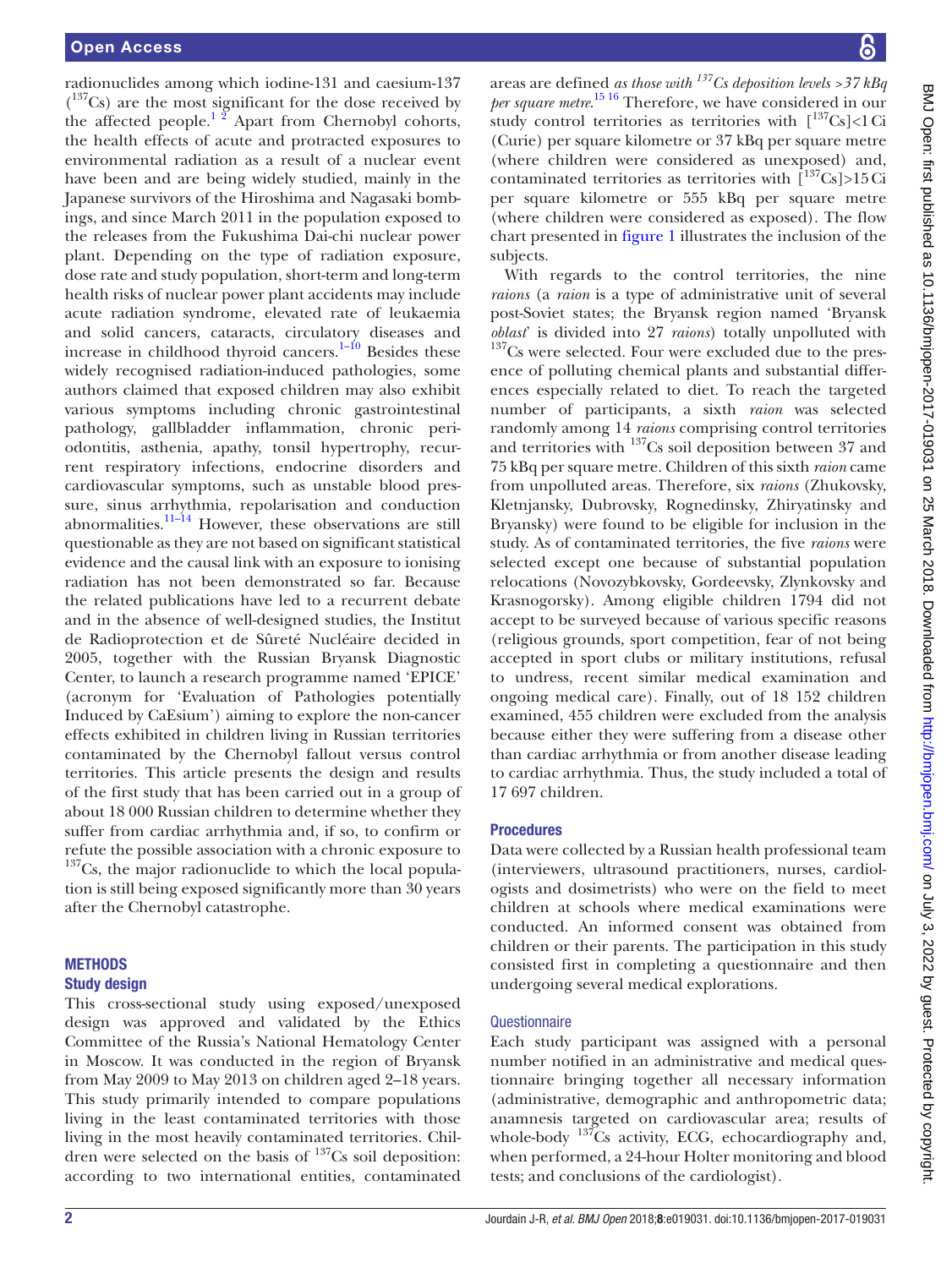

<span id="page-2-0"></span>Figure 1 Flow chart of inclusion criteria. <sup>137</sup>Cs, 137-caesium.

#### Medical examination

After assessing their weight and height, all children were subjected to a direct measurement<br>of whole-body  $137$ Cs activity performed with a of whole-body  $137Cs$  activity performed with a radiometer-spectrometer RSU-01 'Signal-M'. The  $^{137}Cs$ background activity was systematically assessed and subtracted from activity measured in children. The detection limit (DL) was evaluated to be around 1200 Bq for a 10min counting time depending essentially on the background activity. Then, children underwent an ECG. The recorder was the CardioSoft V.6.5 resting ECG (GE Medical Systems Information Technologies). ECG was performed at rest for about 10min and tracings were available for all children in the database. An echocardiography was also carried out using an ultrasound diagnostic scanner MyLab 30 CV (ESAOTE) with a phased array probe. For each echocardiography performed, among collected data we investigated more closely the following parameters: left ventricular diameter at end-systole, left ventricular diameter at end-diastole, left ventricle ejection fraction, left ventricular posterior wall thickness at end-diastole, left ventricle velocity, interventricular septum thickness at end-diastole, right ventricular diameter at end-diastole, mitral inflow velocity, left atrial diameter, aortic diameter, tricuspid peak velocity, trunk diameter of the pulmonary artery and pulmonary artery velocity; a later publication is being prepared to further explore these data. Only ultrasound images of pathological cases have been recorded into the database. For some randomly selected children, a 24-hour Holter monitoring was recorded with a CardioDay (Getemed Medizin). Blood tests to assess enzymatic (transaminases, Alkalinephosphatase (ALP), Lactatedehydrogenase (LDH), Gamma-glutamyltransferase (GGT),



Creatine kinase (CK)), biochemical (Sodium (Na), Potassium (K), Calcium (Ca), Phosphorus (P), albumin), inflammatory (C-reactive protein (CRP)), renal (urea, creatinine), thyroid (Thyroid-stimulating hormone (TSH), Free thyroxine (FT4)) and cardiac (troponin T, Creatine kinase-MB (CK-MB)) profiles were performed. For blood assays, biologists employed a 9180 electrolyte analyser (Roche Diagnostics), an automated Enzyme immuno-assay (EIA) and chemistry analyser ChemWell (Awareness Technology), a biochemical analyser SYNCHRON CX4-CE (Beckman Coulter), a LIANA luminometer (Immunotech S.A.S.) and the Roche TROP T sensitive rapid assay.

#### Medical diagnosis of cardiac arrhythmia

The diagnoses of cardiac arrhythmia (including cardiac conduction and cardiac rhythm disorders) $17$  have been registered according to WHO's International Classification of Diseases Tenth Revision  $(2010).^{18}$  Pathologies/ syndromes identified in the course of the study belong to the following categories: atrioventricular and left bundle-branch block (I44.0; I44.1; I44.2; I44.4; I44.5); other conduction disorders (I45.0; I45.1; I45.2; I45.4; I45.5; I45.6; I45.8); paroxysmal tachycardia (I47.1); other cardiac arrhythmias (I49.1; I49.3; I49.4; I49.5; I49.8); and abnormalities of heart beat (R00.0; R00.1).

#### Statistical analyses

The characteristics of the study population were described by number (percentages) for categorical variables and by mean (min–max) and median for continuous variable ('caesium burden': 137Cs whole-body burden). Age at diagnosis was categorised into tertiles based on the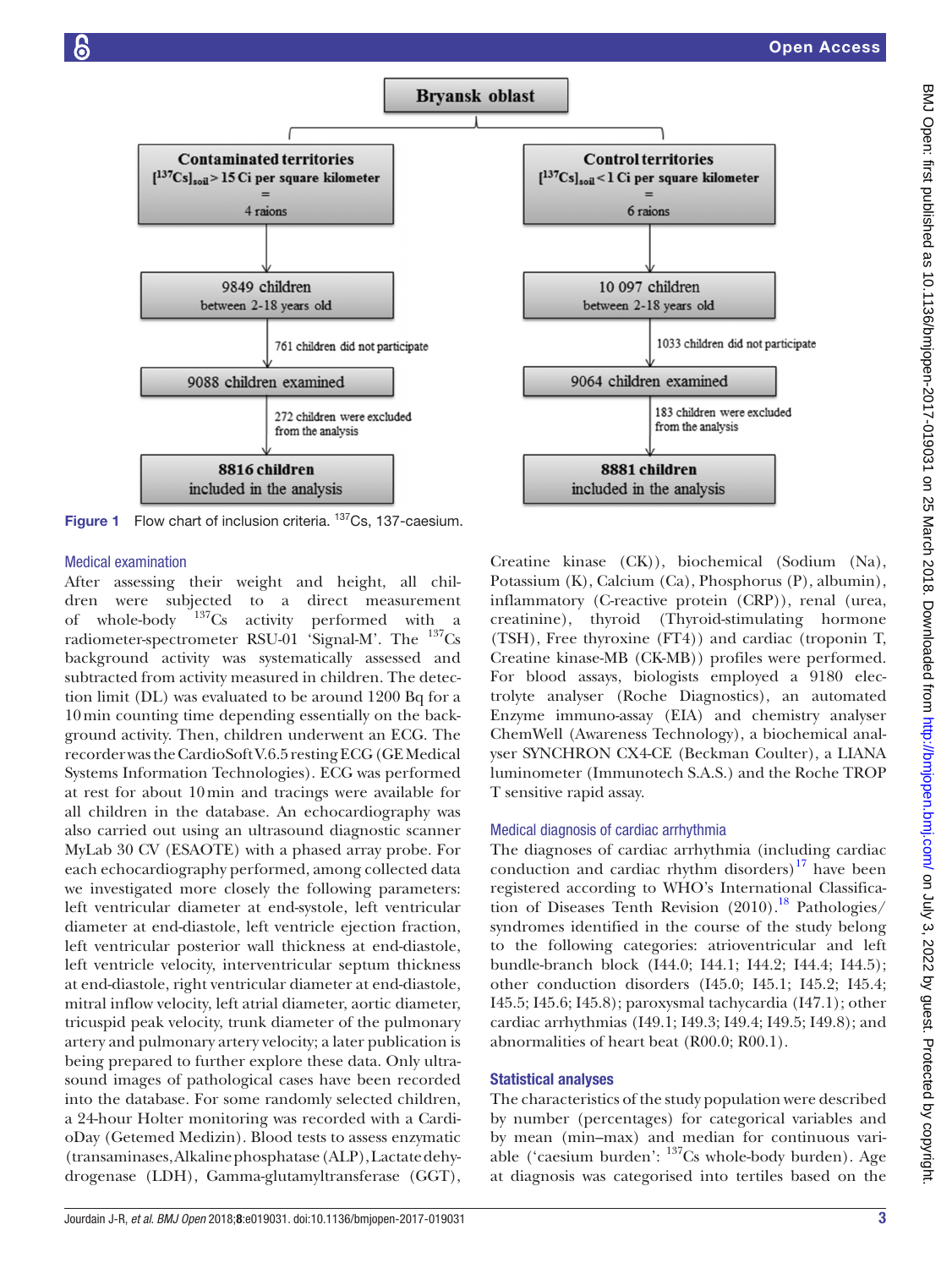distribution among healthy children  $\langle$  <10, 10–13,  $\geq$ 14 years). Body mass index (BMI) was calculated as weight (kg) divided by squared height (m) and was categorised according to age and sex as recommended by WHO (underweight, normal weight, overweight, obesity).[19](#page-8-5) As of ionising radiation exposure variables, two were considered: 'territory' (control, contaminated); 'caesium burden', which was categorised into quartiles based on the distribution among healthy children with a positive whole-body contamination (not detectable;  $|DL-35|$ ; [35-50]; [50-70]; $\geq$ 70Bq/kg). The associations between territory or caesium burden and cardiac arrhythmia risk were analysed using a non-conditional logistic regression.<sup>20</sup> In multivariate analysis, all ORs with  $95\%$  CIs were adjusted for variables having a P value<0.25 on univariate analysis. Tests for interaction were performed to assess whether territory or caesium burden association with the presence of cardiac arrhythmia risk were modified by parameters such as BMI, drug intake with cardiac arrhythmia as side effects, caesium burden or territory. A generalised linear model was used to determine the contribution of each variable to the caesium burden.

Sensitivity analysis on children with cardiac arrhythmia who underwent blood test was conducted using  $\chi^2$  $\chi^2$  test. Other sensitivity analyses were undertaken on children with cardiac conduction disorders only, children with cardiac rhythm disorders only or all children diagnosed with also sinus arrhythmia. Statistical tests were two-sided and P values<0.05 were considered statistically significant. Tests for trend were performed by considering categorical variables as continuous variables using the Wald  $\gamma^2$ statistic. All data were analysed with the use of SAS software V.9.2 (SAS Institute).

#### Patient involvement

No patients were involved in setting the research question or the outcome measures, nor they were involved in developing plans for design or implementation of the study. No patients were asked to advise on interpretation or writing up of results. The authors plan to disseminate the results of the research to study participants through public meetings as soon as the article is published.

#### **RESULTS**

The study included 8816 exposed and 8881 unexposed children. [Table](#page-4-0) 1 shows all characteristics of participants.

Males and females were almost equally represented, and distribution of children by age category was quite similar. All children underwent three medical examinations (ECG, echocardiography and <sup>137</sup>Cs whole-body activity measurement) and a 24-hour Holter monitoring was performed in 15.6% and 27.2% of exposed and unexposed children, respectively. It is understood that for children who were given both an ECG and a 24-hour Holter monitoring the final diagnosis has considered systematically the results of the Holter as a more sensitive examination compared with the ECG. Thereby,

cardiac arrhythmia was diagnosed in 1172 exposed and 1354 unexposed children. The crude prevalence estimated to be 13.3% in contaminated territories was significantly lower than in control territories with 15.2% over the period 2009–2013 (P<0.001). The prevalence ratio was 0.87 (95% CI 0.84 to 0.90). Considering caesium burden as exposure (data not shown), cardiac arrhythmia was found in 449 contaminated children and 2077 uncontaminated children, corresponding to an estimated crude prevalence of 14.5% and 14.2%, respectively, which does not differ significantly (P=0.74) and resulting in a prevalence ratio of 1.02 (95% CI 0.97 to 1.07).

The distribution of caesium burden was described by a log-normal shape; 21.4% of children living in contaminated territories had a detectable  $137Cs$  wholebody contamination compared with 13.6% of children living in control territories ([table](#page-4-0) 1). The distribution of children living in contaminated territories rose with increasing 137Cs whole-body contamination in contrast with children living in control territories for whom the trend was reversed. Indeed, 4.5% and 4.8% of those children had a  $^{137}Cs$  whole-body contamination  $\langle 35 \text{ Bq/kg}$ , while with  $^{137}$ Cs whole-body contamination exceeding 70 Bq/kg the gap was widening (7.1% and 2.1%, respectively). The calculation of the committed effective dose in the 3105 children with a detectable caesium burden showed that only 24 patients were >1 mSv (with a maximum dose of 5.77 mSv per year).

As of their lifestyle, characteristics were similar in both exposed and unexposed children: nearly two-thirds of children lived in urban area and dietary habits seemed to be similar except for consumption of forest products (mushrooms, berries, meat), which decreased in exposed children (62.2%) compared with unexposed children (80.7%). In both territories, the distribution of children according to BMI categories was balanced. The number of children with a high BMI (overweight and obesity combined) represented 23.5% and 23.9% in contaminated and control areas, respectively. When the participants were questioned about drug intake, it happens that a limited number of children took drugs, 1.2% and 2.9% in the contaminated and control territories, respectively. Among the identified drugs, more than three-quarters were vasoconstrictors, antibiotics, antihistaminics and bronchodilators.

In univariate analysis, the risk of cardiac arrhythmia was significantly decreased with sex, drug intake, BMI and territory variables [\(table](#page-5-0) 2). However, children >14 years had a 2.3-fold increase of cardiac arrhythmia risk compared with younger children (<10 years). For caesium burden, children with contamination <35 Bq/kg presented a significant higher risk of cardiac arrhythmia than children with no detectable contamination (OR 1.37; 95% CI 1.15 to 1.65).

The adjusted OR was no longer significant (0.90 with 95%CI 0.81 to 1.00; P=0.06) for the territory. Similarly,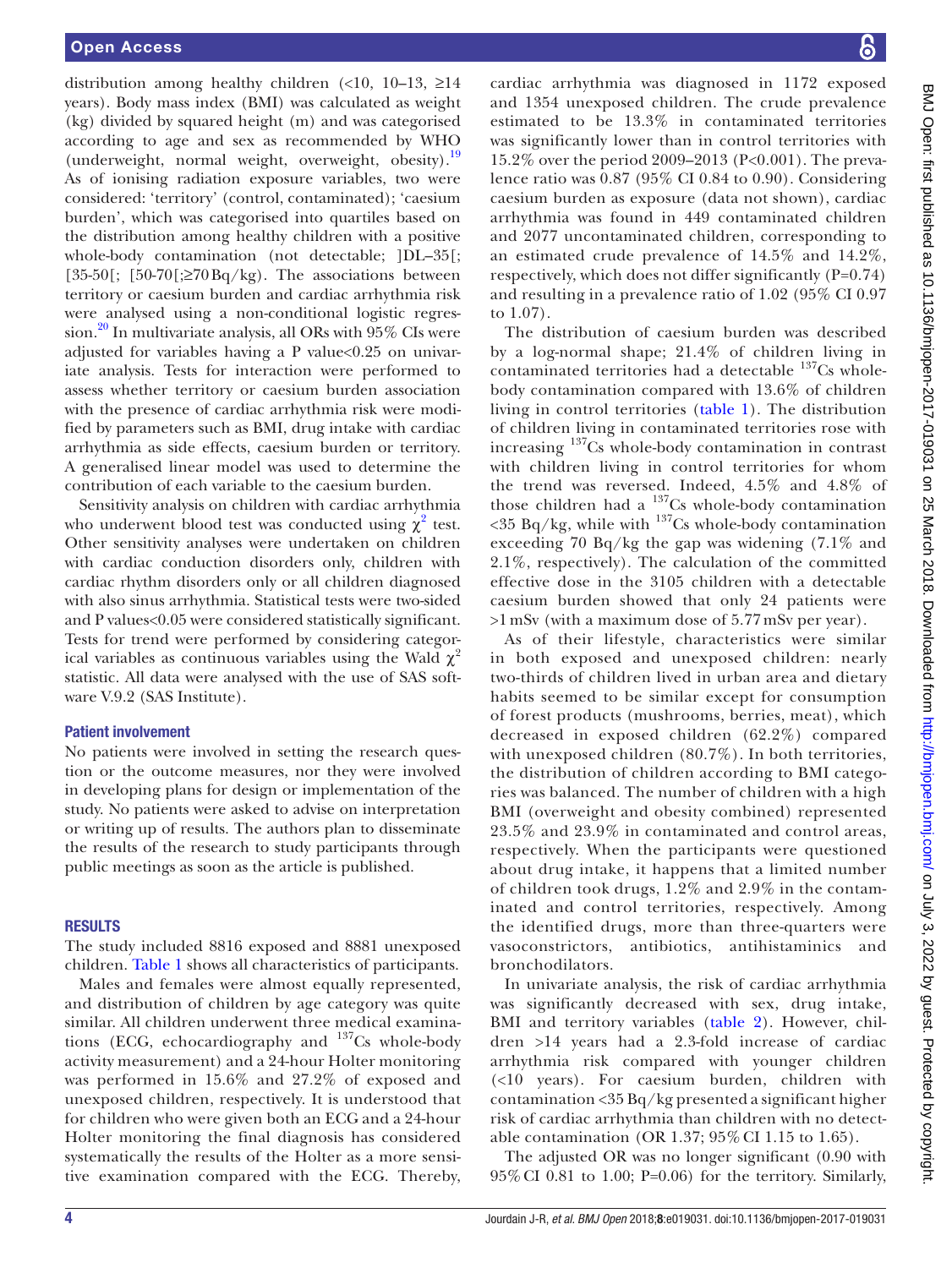<span id="page-4-0"></span>

| Description of the study population<br>Table 1                      |                                                         |         |                                                      |         |  |  |  |
|---------------------------------------------------------------------|---------------------------------------------------------|---------|------------------------------------------------------|---------|--|--|--|
|                                                                     | <b>Contaminated territories</b><br>(exposed population) |         | <b>Control territories</b><br>(unexposed population) |         |  |  |  |
| <b>Characteristics</b>                                              | $n = 8816$                                              | $(%)^*$ | $n = 8881$                                           | $(%)^*$ |  |  |  |
| <b>Sex</b>                                                          |                                                         |         |                                                      |         |  |  |  |
| Male                                                                | 4436                                                    | (50.3)  | 4534                                                 | (51.1)  |  |  |  |
| Female                                                              | 4380                                                    | (49.7)  | 4347                                                 | (48.9)  |  |  |  |
| Age (years)                                                         |                                                         |         |                                                      |         |  |  |  |
| <10                                                                 | 3412                                                    | (38.7)  | 3057                                                 | (34.4)  |  |  |  |
| $10 - 13$                                                           | 2598                                                    | (29.5)  | 3109                                                 | (35.0)  |  |  |  |
| $\geq 14$                                                           | 2806                                                    | (31.8)  | 2715                                                 | (30.6)  |  |  |  |
| Type of medical examination                                         |                                                         |         |                                                      |         |  |  |  |
| <b>ECG</b>                                                          | 8816                                                    | (100)   | 8881                                                 | (100)   |  |  |  |
| Echocardiography                                                    |                                                         |         |                                                      |         |  |  |  |
| Caesium-137 whole-body activity                                     |                                                         |         |                                                      |         |  |  |  |
| Holter†                                                             | 1377                                                    | (1536)  | 2418                                                 | (27.2)  |  |  |  |
| <b>Health condition</b>                                             |                                                         |         |                                                      |         |  |  |  |
| Healthy                                                             | 7644                                                    | (86.7)  | 7527                                                 | (84.8)  |  |  |  |
| With cardiac arrhythmia (including<br>cardiac conduction disorders) | 1172                                                    | (13.3)  | 1354                                                 | (15.2)  |  |  |  |
| Drug intake possibly responsible for cardiac arrhythmia             |                                                         |         |                                                      |         |  |  |  |
| <b>No</b>                                                           | 3933                                                    | (44.6)  | 8335                                                 | (93.9)  |  |  |  |
| Yes                                                                 | 108                                                     | (1.2)   | 257                                                  | (2.9)   |  |  |  |
| Unknown                                                             | 4775                                                    | (54.2)  | 289                                                  | (3.3)   |  |  |  |
| Body mass index (WHO classification)                                |                                                         |         |                                                      |         |  |  |  |
| Underweight                                                         | 179                                                     | (2.0)   | 204                                                  | (2.3)   |  |  |  |
| Normal weight                                                       | 6565                                                    | (74.5)  | 6550                                                 | (73.8)  |  |  |  |
| Overweight                                                          | 1219                                                    | (13.8)  | 1218                                                 | (13.7)  |  |  |  |
| Obesity                                                             | 853                                                     | (9.7)   | 909                                                  | (10.2)  |  |  |  |
| Place of residence                                                  |                                                         |         |                                                      |         |  |  |  |
| Rural area                                                          | 2833                                                    | (32.1)  | 3165                                                 | (35.6)  |  |  |  |
| Urban area                                                          | 5983                                                    | (67.9)  | 5716                                                 | (64.4)  |  |  |  |
| Caesium burden (Bq/kg)                                              |                                                         |         |                                                      |         |  |  |  |
| Not detectable                                                      | 6925                                                    | (78.6)  | 7667                                                 | (86.3)  |  |  |  |
| ]DL-35[                                                             | 394                                                     | (4.5)   | 425                                                  | (4.8)   |  |  |  |
| $[35 - 50]$                                                         | 454                                                     | (5.1)   | 349                                                  | (3.9)   |  |  |  |
| $[50 - 70]$                                                         | 413                                                     | (4.7)   | 250                                                  | (2.8)   |  |  |  |
| 70 and more                                                         | 630                                                     | (7.1)   | 190                                                  | (2.1)   |  |  |  |
| Mean‡(min-max)                                                      | 73.8 (14.3-2137.5)                                      |         | 47.3 (13.2-143.1)                                    |         |  |  |  |
| Median‡                                                             | 53.8                                                    |         | 41.8                                                 |         |  |  |  |
| Dietary habits                                                      |                                                         |         |                                                      |         |  |  |  |
| Shop (clean food)                                                   | 8128                                                    | (92.2)  | 7676                                                 | (86.4)  |  |  |  |
| Personal farm (milk, meat, vegetables)                              | 6448                                                    | (73.1)  | 6722                                                 | (75.7)  |  |  |  |
| Forest (mushrooms, berries, meat)                                   | 5486                                                    | (62.2)  | 7171                                                 | (80.7)  |  |  |  |
| Local reservoirs, rivers (fish, crayfish)                           | 3862                                                    | (43.8)  | 4237                                                 | (47.7)  |  |  |  |

\*The percentages may not sum to 100 because of rounding.

†Data were missing for 37 children.

‡Only among children with detectable caesium burden.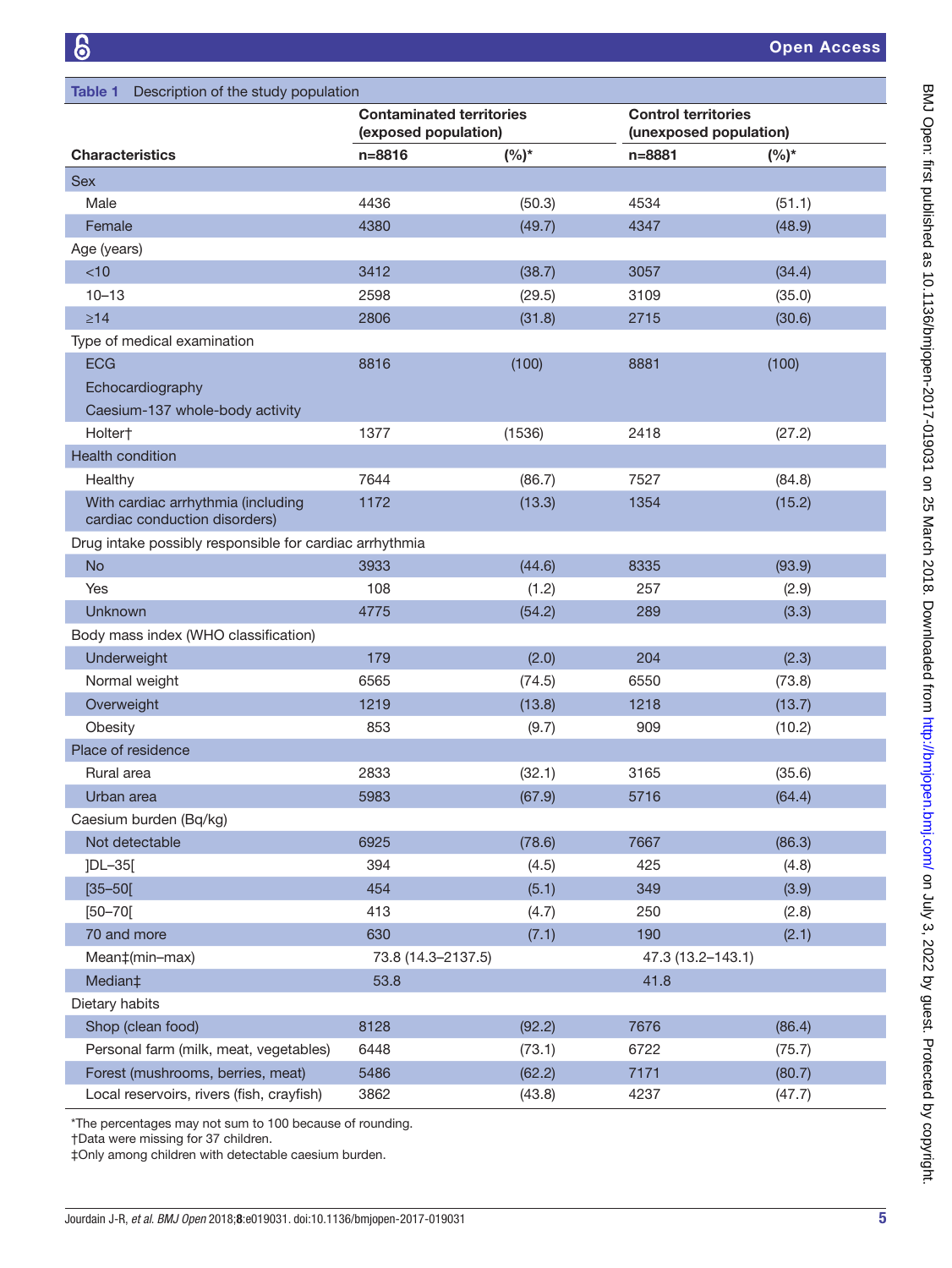<span id="page-5-0"></span>

| Univariate analysis of associated factors related to<br>Table 2<br>cardiac arrhythmia |                |                           |           |  |  |  |
|---------------------------------------------------------------------------------------|----------------|---------------------------|-----------|--|--|--|
| <b>Associated factors</b>                                                             | 0R             | (95% CI)                  | P values  |  |  |  |
| Sex                                                                                   |                |                           |           |  |  |  |
| Male                                                                                  | 1              |                           |           |  |  |  |
| Female                                                                                | 0.66           | $(0.61 \text{ to } 0.72)$ | < 0.01    |  |  |  |
| Age (years)                                                                           |                |                           |           |  |  |  |
| < 10                                                                                  | $\overline{1}$ |                           |           |  |  |  |
| $10 - 13$                                                                             | 0.97           | $(0.87 \text{ to } 1.09)$ |           |  |  |  |
| $\geq 14$                                                                             | 2.27           | $(2.06 \text{ to } 2.51)$ | $< 0.01*$ |  |  |  |
| Drug intake possibly responsible for cardiac arrhythmia                               |                |                           |           |  |  |  |
| <b>No</b>                                                                             | 1              |                           |           |  |  |  |
| Yes                                                                                   | 0.79           | $(0.58 \text{ to } 1.09)$ | 0.16      |  |  |  |
| Unknown                                                                               | 0.89           | $(0.81$ to $0.98)$        | 0.02      |  |  |  |
| Body mass index (WHO classification)                                                  |                |                           |           |  |  |  |
| Underweight                                                                           | 1              |                           |           |  |  |  |
| Normal weight                                                                         | 0.88           | $(0.67 \text{ to } 1.15)$ |           |  |  |  |
| Overweight                                                                            | 0.71           | $(0.53 \text{ to } 0.95)$ |           |  |  |  |
| Obesity                                                                               | 0.62           | $(0.45 \text{ to } 0.84)$ | $< 0.01*$ |  |  |  |
| <b>Territory</b>                                                                      |                |                           |           |  |  |  |
| Control                                                                               | 1              |                           |           |  |  |  |
| Contaminated                                                                          | 0.85           | $(0.78 \text{ to } 0.93)$ | < 0.01    |  |  |  |
| Caesium burden (Bq/kg)                                                                |                |                           |           |  |  |  |
| Not detectable                                                                        | $\overline{1}$ |                           |           |  |  |  |
| <b>JDL-35[</b>                                                                        | 1.37           | $(1.15 \text{ to } 1.65)$ |           |  |  |  |
| $[35 - 50]$                                                                           | 0.98           | $(0.80 \text{ to } 1.20)$ |           |  |  |  |
| $[50 - 70]$                                                                           | 0.89           | (0.70 to 1.12)            |           |  |  |  |
| 70 and more                                                                           | 0.84           | $(0.68 \text{ to } 1.04)$ | $0.17*$   |  |  |  |

The ORs indicated in bold are statistically significant. \*P values for trend.

<span id="page-5-1"></span>

| Table 3 | Multivariate logistic regression model for           |  |
|---------|------------------------------------------------------|--|
|         | associated factors in relation to cardiac arrhythmia |  |

| <b>Associated factors</b> | OR*  | (95% CI)                  | P values |
|---------------------------|------|---------------------------|----------|
| <b>Territory</b>          |      |                           |          |
| Control                   | 1    |                           |          |
| Contaminated              | 0.90 | $(0.81 \text{ to } 1.00)$ | 0.06     |
| Caesium burden (Bq/kg)    |      |                           |          |
| Not detectable            | 1    |                           |          |
| $ DL-35 $                 | 1.07 | $(0.89 \text{ to } 1.29)$ |          |
| $[35 - 50]$               | 1.00 | $(0.81 \text{ to } 1.23)$ |          |
| $[50 - 70]$               | 1.04 | $(0.82 \text{ to } 1.31)$ |          |
| 70 and more               | 0.96 | (0.77 to 1.20)            | 0.97     |

For caesium burden, adjustment for sex, age, drug intake, body mass index and territory.

\*For territory, adjustment for sex, age, drug intake, body mass index and caesium burden.

for caesium burden, the ORs close to 1 did not reach statistical significance (P values for trend=0.97) ([table](#page-5-1) 3).

Thus, there was no evidence of any association between the presence of cardiac arrhythmia and territory or caesium burden.

When we paid attention to the caesium burden, the ranking in the explanation of the variance of this variable was first territory, age (particularly <10 years),  $^{137}Cs$ whole-body activity measurement performed during autumn season and consumption of forest products, by order of importance (results not shown).

Furthermore, associations between the presence of cardiac arrhythmia and territory or caesium burden were not significantly different according to BMI, drug intake and territory or caesium burden (results not shown).

Finally, we investigated the risk of all diagnosed cases with sinus arrhythmia cases (considered as pathological in Russia), cardiac conduction disorders cases only and cardiac rhythm disorders only (table A in online [supple](https://dx.doi.org/10.1136/bmjopen-2017-019031)[mentary appendix\)](https://dx.doi.org/10.1136/bmjopen-2017-019031). All results were similar to those of cardiac arrhythmia cases ([table](#page-5-1) 3) except for the relationship between cardiac conduction disorders and territory for which the OR was statistically significant (0.82; 95% CI 0.69 to 0.99; P=0.04), thereby suggesting that living in a contaminated territory would not increase the risk to develop a cardiac arrhythmia.

Another sensitivity analysis was performed for children with cardiac arrhythmia who had blood tests (n=1079). The results are shown in table B in online [supplementary](https://dx.doi.org/10.1136/bmjopen-2017-019031)  [appendix](https://dx.doi.org/10.1136/bmjopen-2017-019031).

Among measured blood parameters were included calcium, potassium, and TSH and FT4 for thyroid function, which are the major biological parameters whose variations are often observed in a context of a cardiac arrhythmia. $^{21\,22}$  The proportion of children with hypocalcaemia was significantly higher in control territories compared with contaminated territories (P=0.001) and the inverse was observed for children with hyperkalaemia (P=0.004). However, when considering caesium burden as exposure, no significant differences were evidenced (P=0.18 for children with hyperkalaemia and P=0.98 for children with hypocalcaemia) (data not shown). With respect to other biological parameters investigated, the sensitivity analysis did not evidence differences between children living in control territories compared with contaminated territories. Similar observations were made when considering caesium burden as exposure (data not shown).

# **DISCUSSION**

# Health consequences of the Chernobyl accident in children internally exposed to ionising radiation

The ways that usually characterise human radiation exposure are total or partial body irradiation, external contamination (radioactive particle skin deposit) and internal contamination (inhalation, ingestion, wound). The latter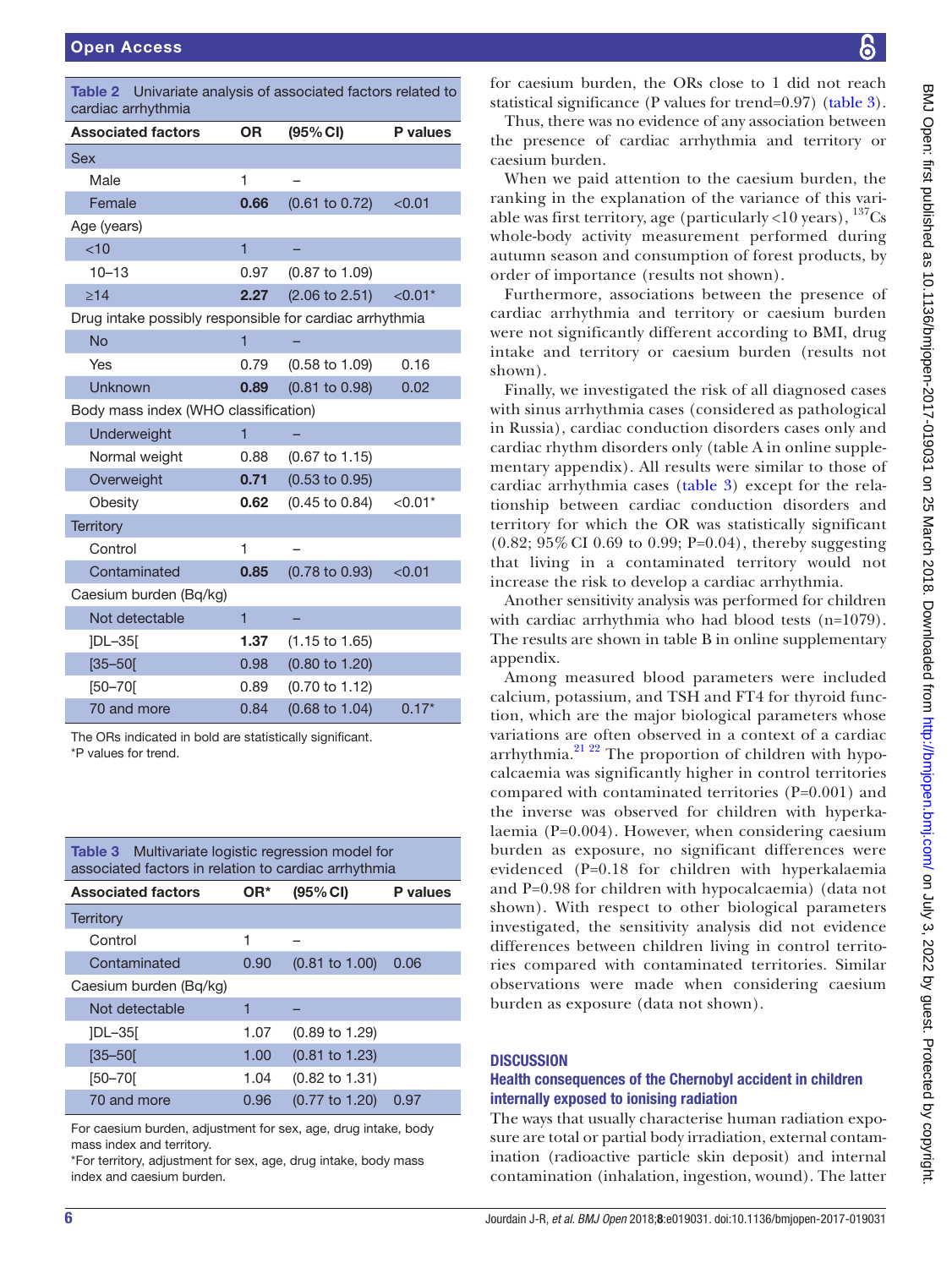route that implies incorporation inside the body of radioactive material, which is inhaled and/or ingested, is of particular importance when assessing the health consequences for exposed children. Thus, while the scientific community was expecting after the Chernobyl accident an increased incidence in childhood leukaemia as observed in the Hiroshima and Nagasaki survivors, an increase in the frequency of thyroid cancer in children was observed since  $1990.<sup>23</sup>$  $1990.<sup>23</sup>$  $1990.<sup>23</sup>$  This observation was lately confirmed in a number of publications along the decades that followed the accident.<sup>12910</sup> The childhood thyroid cancer epidemic is now widely recognised as a major consequence of the Chernobyl accident despite doubts that some experts expressed about the accuracy of diagnosis and because of the short period of latency[.1 2](#page-8-0) Indeed, according to the United Nations Scientific Committee on the Effects of Atomic Radiation (UNSCEAR) 2008 report, 6848 cases of thyroid cancer were reported in the affected territories of Belarus, Ukraine and Russia between 1991 and 2005 in children under age  $18$  years in  $1986$ .<sup>[2](#page-8-7)</sup> Actually the risk of developing a thyroid cancer after childhood exposure is known since years as described in an updated pooled analysis recently published. $^{24}$  However at the time of the Chernobyl accident, radiation-induced thyroid cancer was recognised as a potential consequence of an external irradiation only, delivered mainly in the context of childhood cancer therapies. In the Chernobyl situation, children were exposed mostly because of the ingestion of food and milk contaminated with iodine-131, short-lived radioactive iodines and tellurium. The radioactive iodines were accumulated into the thyroid, which was often deficient in stable iodine, leading thus to the development of thyroid cancer in children, especially in those who were under age 4 years at the time of the accident.

# Rationale of this study

To date, thyroid cancer is the only disease undoubtedly attributable to ionising radiation in exposed Chernobyl children. However, arguing that children have been and are still exposed to  $137\overline{\text{Cs}}$  because of the consumption of foodstuffs such as mushrooms and berries locally produced and contaminated as a result of a transfer of radionuclides from the soil, some authors attribute to radiation exposure a number of other illnesses exhibited in children living in contaminated territories, such as various infections, gastric symptoms or cardiovascular diseases, among cardiac arrhythmias that are frequently mentioned.<sup>14</sup> These authors state that such diseases would be caused by a chronic incorporation and heterogeneous accumulation of radioactive caesium inside the body, particularly into the myocardium. $11-14$  However, there is no indication of an accumulation into the myocardium in a publication presenting an update of the biokinetic models for radiocaesium and its progeny as these radionuclides are known to be distributed mainly in the skeletal muscles.<sup>25</sup> Because it was not possible to verify the scientific data put forward by these authors, we decided to launch the EPICE programme, recognising that it

was not possible for us to address questions that several non-governmental organisations raised about cardiac arrhythmias exhibited in exposed children resulting from a chronic incorporation of  $137$ Cs.

To solve the question about a homogenous versus heterogeneous distribution of caesium into the body, we performed previously to this study some direct measurements of  $^{137}$ Cs activity in a group of 49 Russian children living in the Bryansk contaminated territories and suffering from cardiac arrhythmia, gastric symptoms and lens opacities. This work did not evidence an accumulation of  $137$ Cs in the heart region compared with the neck region (including the thyroid), the abdominal region and skeletal muscles. Therefore, our results supported the hypothesis that <sup>137</sup>Cs was homogeneously distributed inside the body of enrolled children (data not shown).

### Study design

Cross-sectional studies do not permit the reconstruction of a time sequence between exposure and observed disease. The objective of the present study was to compare the prevalence of a disease between two geographical areas. Indeed, it would have been of added value to consider time trends in the frequency of arrhythmia among children after the Chernobyl accident. However, a cross-sectional design is not suitable for spatiotemporal approaches.

One of the other classical potential biases of this type of study is the lack of control of population migration that is the capacity to know whether people in each area have moved since birth. In our study, comprehensive information on potential previous homes of children was not available. In particular, we do not know if they were born in a contaminated territory or not. However, it should be noted that these populations with limited financial resources were likely not geographically mobile, notably because of financial compensations which represented a strong argument that was very carefully considered by the families when deciding on to move or not to move to an unexposed area.

In our protocol, the control group has been defined as children living in territories with  $\int_0^{137} Cs$  < 37 kBq per square metre in the Bryansk oblast. We decided not to consider territories far away from the contamination to avoid too large differences in terms of socioeconomic living conditions, which are quite specific to the oblast of Bryansk compared with other Russian regions.

# Comparison with other studies

Two large studies addressing the prevalence of cardiac conduction disturbances in children have been published in the early 21st century. A first survey performed by questionnaire, electrocardiography, phonocardiography and physical examination was conducted in Taipei, Taiwan, between 1999 and 2001 in a population of 432 166 elementary and high school students aged from 6 to 20 years. In this study, the authors, after excluding students with congenital heart disease, assessed a prevalence of  $0.75\%$ .<sup>[26](#page-8-13)</sup>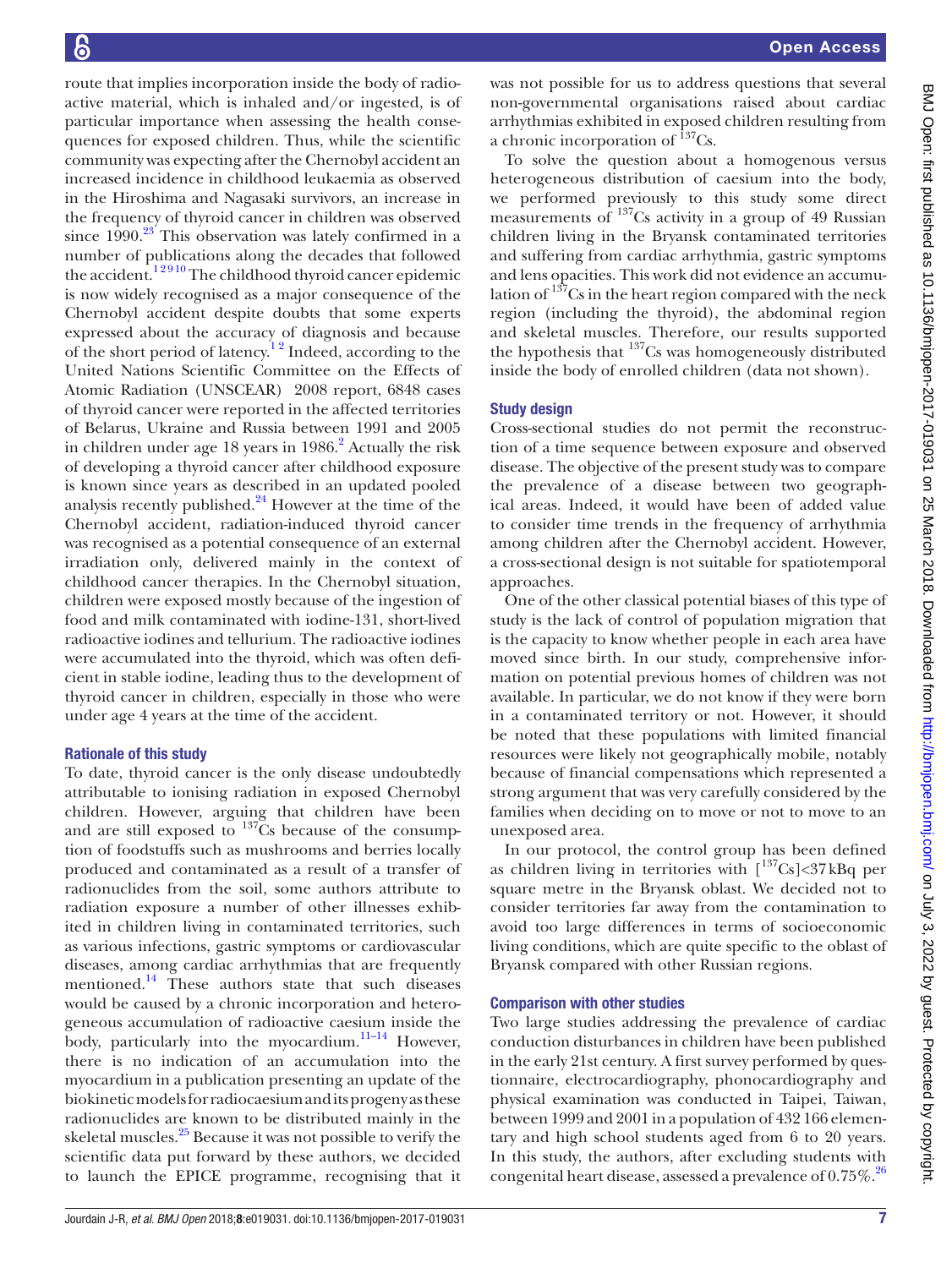A second analysis of disturbances of cardiac rhythm by using ECG performed as part of a cardiac screening test was carried out in Chiba City, Japan, between 1996 and 2001 in a population of 152 322 children. In this study, the prevalence of disturbances of cardiac rhythm was 1.25% in elementary school students aged from 5 to 6 years and 2.32% in junior high school students aged from 12 to 13 years.[27](#page-8-14) To our understanding, the two studies mentioned above were performed in children not exposed to artificial sources of ionising radiation in a context of a large-scale screening.

Another study explored arrhythmia in infants in the UK (Northern Region of England).[28](#page-8-15) Nevertheless, this paper was dealing with incidence and so that conclusions of this study cannot be directly compared with our results since the present study considered the prevalence of childhood arrhythmia.

To our knowledge, our study is the largest one having explored cardiovascular functions among children in a context of internal radiation contamination. The results of our work show a crude prevalence of cardiac arrhythmia significantly lower in children living in contaminated versus control territories (13.3% vs 15.2%). Compared with the studies performed in Taipei and Chiba, the assessed prevalence seems much higher. However, we do think that outcomes of our study are not comparable to those of the two Asian studies. Thus, the number of children included in our study is much smaller; the examinations on which we based our diagnosis of cardiac diseases are more comprehensive (ECG, echocardiography, Holter); and the two studies mentioned above were performed in Asian children living in very different socioeconomic conditions compared with our group of Caucasian children who lived in much more unfavourable conditions.

Very importantly, this study does not observe an association between cardiac arrhythmia and territory or caesium burden, and even shows a higher number of arrhythmic patients living in control territories, despite a higher caesium burden in children enrolled in contaminated versus control territories. We note that the number of 24-hour Holter monitoring was higher in control territories than in contaminated territories (2418 and 1377, respectively). Therefore, we cannot exclude that this difference in the frequency of Holter may be linked to a higher number of cardiac arrhythmia in control territories. However, the percentage of children diagnosed with a cardiac arrhythmia on the basis of both positive ECG and positive Holter is similar in contaminated territories and control territories (56% and 54%, respectively). In addition, other factors not related to radiation exposure (eg, lifestyle) may also affect the frequency of arrhythmia in control territories.

Focusing on the dose assessed in children measured with a detectable caesium burden, our study shows that only 24 among 3105 patients (0.8%) have received a radioactive dose above the annual exposure limit of 1mSv recommended by the International Commission of

Radiological Protection in a normal situation. $^{29}$  It seems to argue that the presence of an arrhythmia is related to neither the radioactive dose nor the contamination of the territory where children lived, which is not directly proportional to the 137Cs whole burden. Moreover, for the same ingested amount of  $137Cs$ , some children will present a high body burden, while for others the radioactive caesium will not be detectable because of the interindividual variability in the behaviour of caesium in the body and weight differences from a child to another. Regarding the effect of the season on the measurement of whole-body  $137Cs$  burden, a thorough analysis shows that among the 449 children with both cardiac arrhythmia and whole-body 137Cs activity above the DL, 259 live in the contaminated territories and 190 in the controlled territories. When looking at the season when the  $137$ Cs measurement was performed, the results show that the majority of children were measured during the autumn or winter, with a comparable result between contaminated territories (67%) and controlled territories (61%). This result is, after all, rather not surprising because mushrooms, berries and game (eg, wild boar meat) are highly eaten in Russian families mostly along fall and winter. These forest products are known to be the most heavily contaminated with 137Cs in both contaminated and controlled territories. Finally we notice that the individuals with a detectable caesium burden and living in contaminated territories have been contaminated as a result of a longlasting soil caesium contamination and not because they were exposed directly to the Chernobyl releases, notably radioactive iodines, as they were born several years after the accident.

#### **CONCLUSION**

The study presented in this article has been carried out in the largest group ever observed among children with cardiac arrhythmia in the Russian territories affected by the Chernobyl fallout. Our results show a higher prevalence of childhood cardiac arrhythmia over the period 2009–2013 in control versus contaminated territories in the Russian *oblast* of Bryansk where the study has been implemented. Also we do not observe an association between cardiac arrhythmia and <sup>137</sup>Cs deposition levels in the Bryansk region exposed to Chernobyl fallout. The suspected increase in the frequency of childhood cardiac arrhythmia that some scientists evoked in children exposed to chronic incorporation of  $137$ Cs is not confirmed. Therefore, it would not be recommended to implement a large-scale screening of cardiovascular diseases in children exposed to radioactive releases right after a nuclear accident comparable to the thyroid cancer screening that started just after the Fukushima accident.<sup>[30](#page-8-17)</sup> However, these data may be useful for future comparative study of cardiac arrhythmia in children exposed to ionising radiation in other contexts, such as cancer radiation therapies. Also this study offered a unique opportunity to collect in a very large group of children an